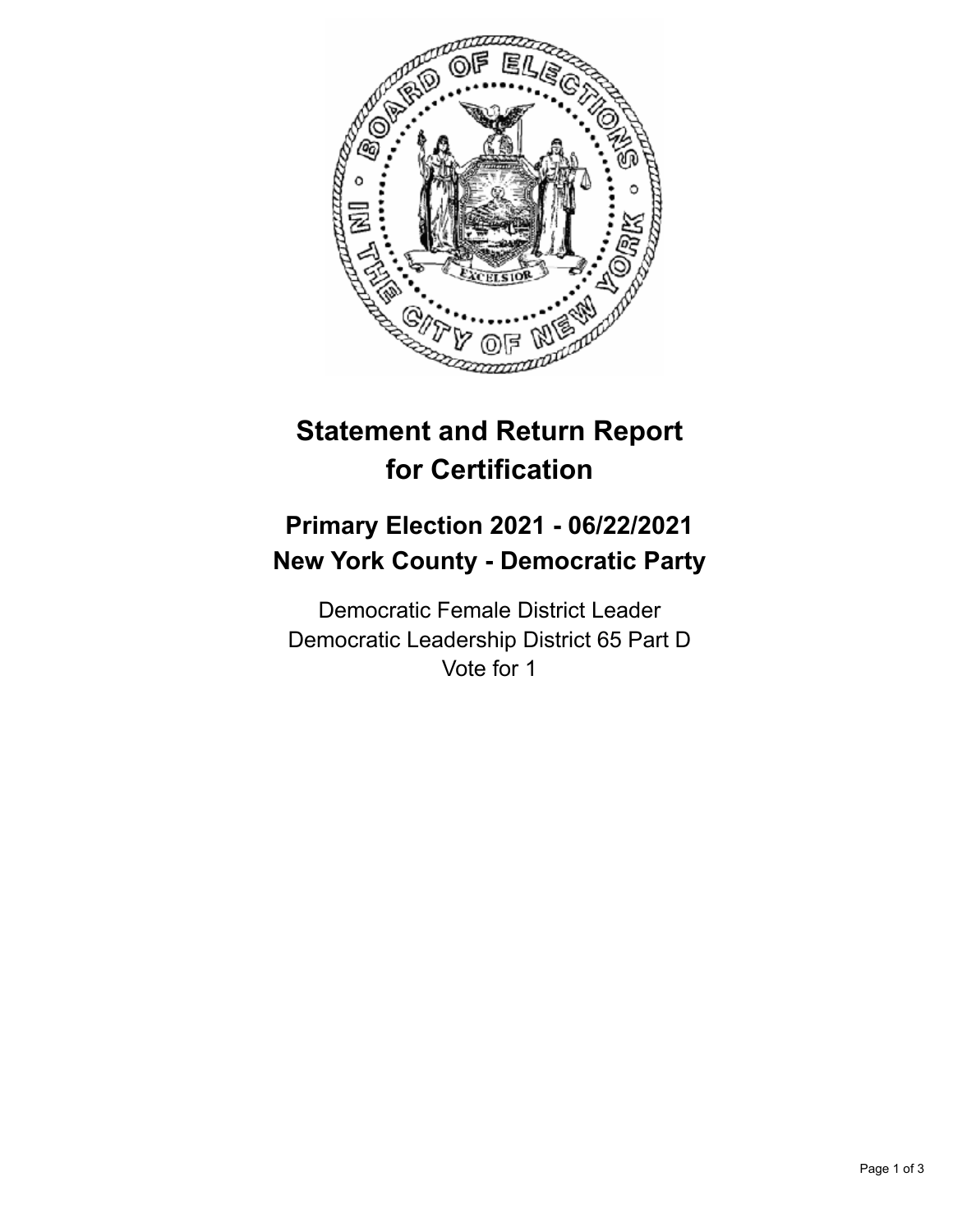

## **Assembly District 65**

| PUBLIC COUNTER                                           | 2,323        |
|----------------------------------------------------------|--------------|
| MANUALLY COUNTED EMERGENCY                               | $\mathbf{0}$ |
| ABSENTEE / MILITARY                                      | 239          |
| <b>AFFIDAVIT</b>                                         | 33           |
| <b>Total Ballots</b>                                     | 2,595        |
| Less - Inapplicable Federal/Special Presidential Ballots | 0            |
| <b>Total Applicable Ballots</b>                          | 2,595        |
| <b>VIRGINIA M. KEE</b>                                   | 929          |
| <b>VICTORIA LEE</b>                                      | 1,146        |
| AUDREY THEFFEN (WRITE-IN)                                | 1            |
| FEMME ME (WRITE-IN)                                      | 1            |
| JENNIE VU (WRITE-IN)                                     | 1            |
| KARLY KLOSS (WRITE-IN)                                   | 1            |
| MARIA AIOLOUA (WRITE-IN)                                 | 1            |
| NANCY KONG (WRITE-IN)                                    | 1            |
| UNATTRIBUTABLE WRITE-IN (WRITE-IN)                       | 4            |
| <b>Total Votes</b>                                       | 2,085        |
| Unrecorded                                               | 510          |